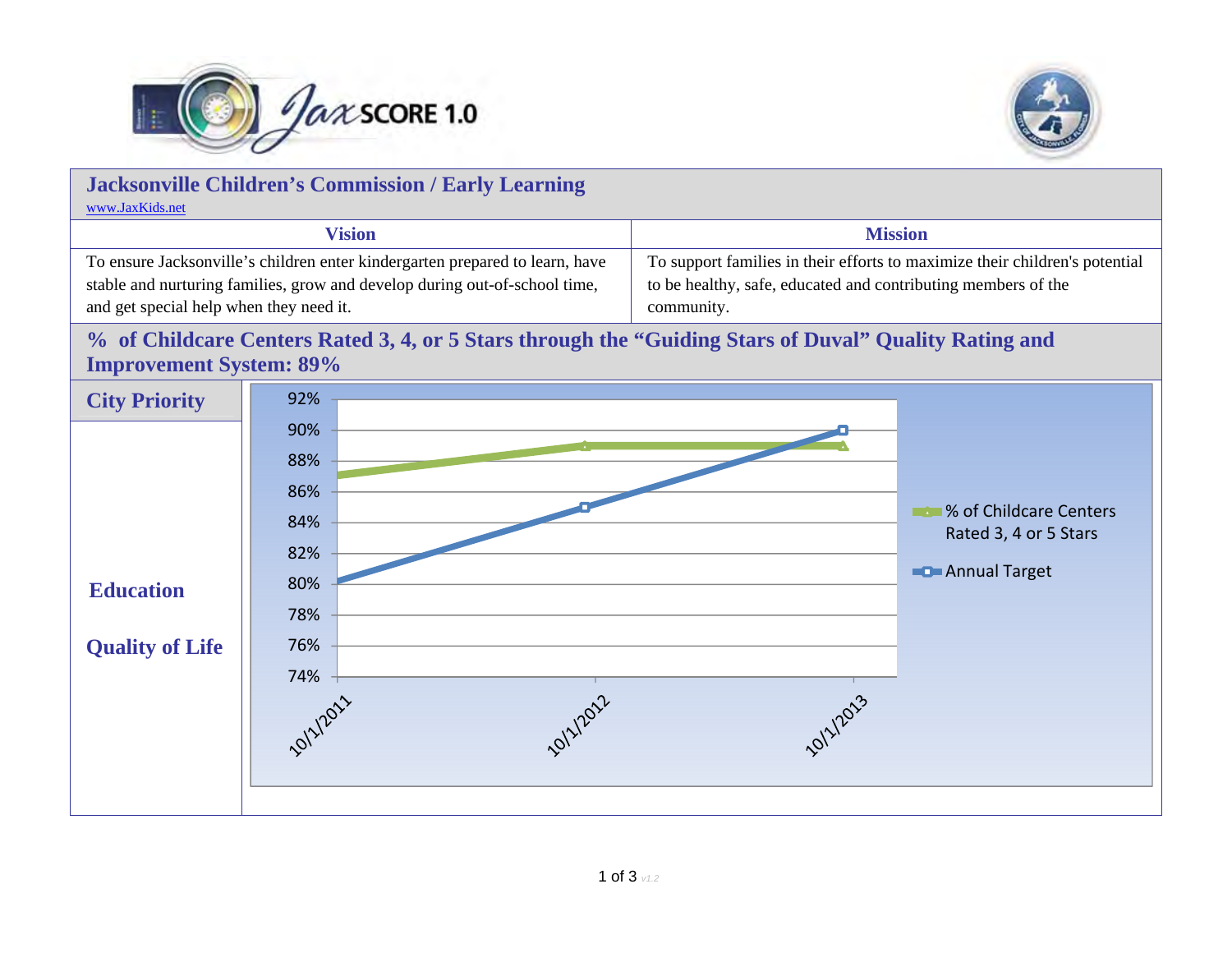



**Narrative** Every parent wants the best for their child, starting as early as the childcare or "early learning" years. The Early Learning Coalition of Duval created a Quality Rating and Improvement System called Guiding Stars of Duval, which is used countywide to rate childcare centers at a 1-5 star level with, 5 being the "highest quality or best." Similar in its theory to a hotel or restaurant star-rating system, parents can easily identify high-quality preschool education by simply understanding what the number of stars represent, and in turn ensure their children are getting the best education possible to prepare them for kindergarten. The Guiding Stars of Duval (GSOD) awards star ratings to childcare centers that meet a defined set of quality program standards. This is a systematic approach to assess, improve, and educate the community about the level of quality in childcare centers. These defined standards build on the mandatory childcare guidelines and licensing standards set by the Department of Children and Families (DCF), ensuring an even higher level of quality exists within each star-rated center. Each center is rated based on teacher-child ratio, staff qualifications, professional development, business practices, family engagement, overall program quality, curriculum and assessment, and teacher-child interaction. Early Learning coaches regularly go into the childcare centers to work with both the teachers and directors to help them improve their skills, so that each child receives the best early education possible. The goal is to ensure each child is ready to enter kindergarten with all the skills needed to be successful. Teachers and directors are coached individually on strategies to improve the classroom instruction, beginning with teachers of infants all the way up to teachers of four year-olds. Coaches use books and educational materials to help teachers understand the [Florida Early Learning and Developmental Standards \(Birth to Five\),](http://www.floridaearlylearning.com/parents/parent_resources/floridas_early_learning_and_development_standards_birth_to_five.aspx) including specific areas such as print knowledge, mathematics, vocabulary development, phonological awareness, science, and social and emotional development.